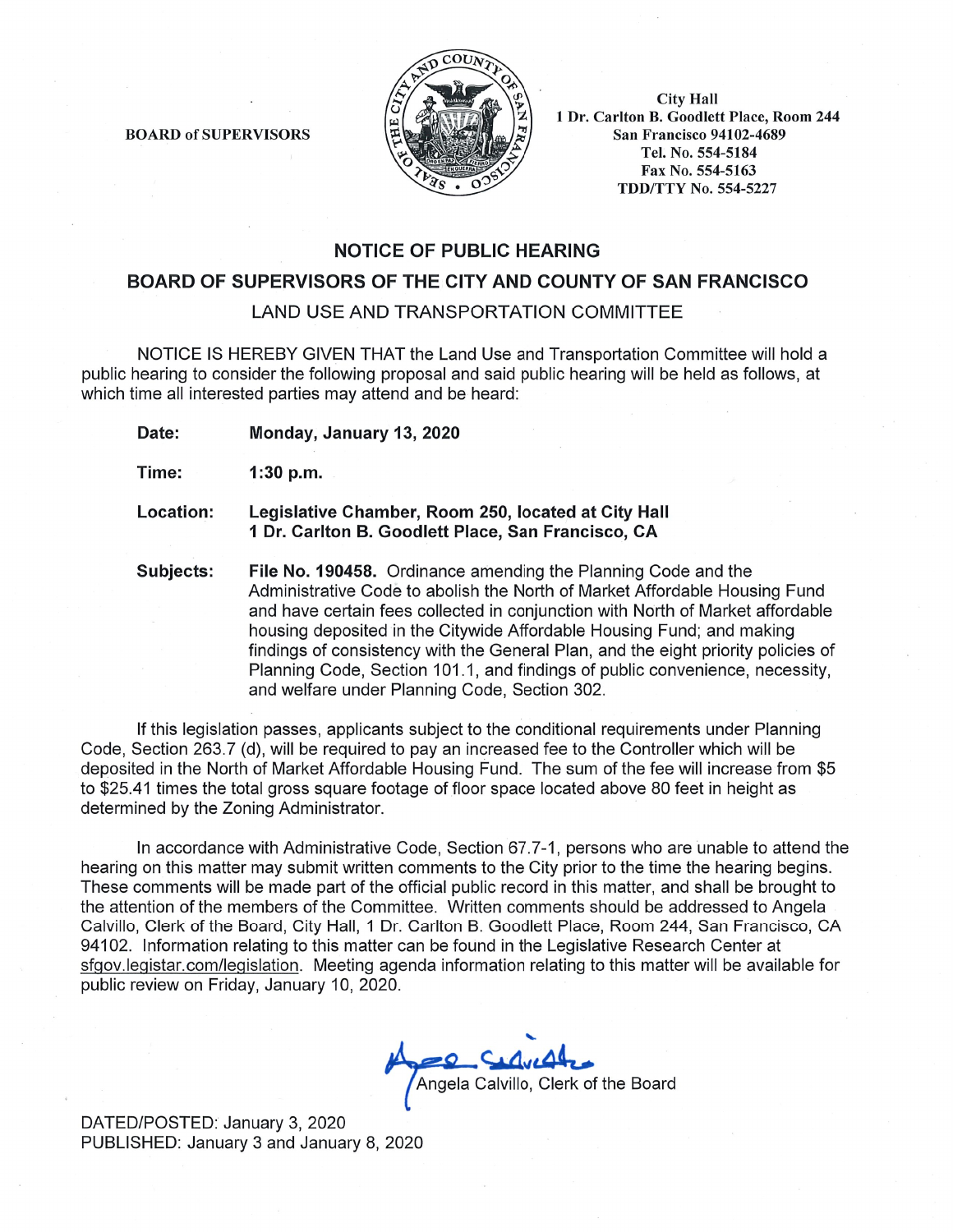### **CALIFORNIA NEWSPAPER SERVICE BUREAU**

#### **D A I L Y J O U R N A L C O R P O R A T I O N**

Mailing Address : 915 E FIRST ST, LOS ANGELES, CA 90012 Telephone (800) 788-7840 / Fax (800) 464-2839 Visit us @ www.LegalAdstore.com

ERICA MAJOR CCSF BD OF SUPERVISORS (OFFICIAL NOTICES) 1 DR CARLTON B GOODLETT PL #244 SAN FRANCISCO, CA 94102

EXM# 3326493

**NOTICE OF PUBLIC HEARING BOARD OF SUPERVISORS OF THE CITY AND COUNTY OF SAN FRANCISCO LAND** USE AND TRANSPORTA-<br>TION COMMITTEE<br>MONDAY, JANUARY 13,<br>2020 - 1:30 PM CITY HALL,<br>LEGISLATIVE CHAMBER,<br>ROOM 250 1 DR. CARL-<br>TON B. GOODLETT

**PLACE, SAN FRANCISCO, CA** NOTICE IS HEREBY GIVEN THAT the Land Use and<br>Transportation Committee<br>will hold a public hearing to<br>consider the following to<br>proposals and said public<br>hearing will be held as<br>follows, at which time all<br>and be heard: File No.<br>190458. Ordinance a abolish the North of Market and Schindale<br>Affordable Housing Fund<br>And have certain feessend in conjunction with<br>and have certain feessend in the Constant of Market affordable<br>Distinct of Market affordable in the General<br>Ci made part of the official public records in these matters, and shall be brought to the attention of the members of the Committee.<br>Written comments should be<br>addressed to Angela Calvillo,<br>Clerk of the Board, City Hall,<br>1 Dr. Carlton B. Goodham<br>Place, Room 244, San<br>Information relating to this<br>Information relating to this<br>matt

sfgov.legistar.com/legislation . Meeting agenda information relating to this matter will be available for public review on Friday, January 10, 2020. - Angela Calvillo, Clerk of the Board.

# **COPY OF NOTICE**

 GPN GOVT PUBLIC NOTICE Notice Type:

 EDM 01.13.20 Land Use - 190458-2 Fee Ad Ad Description

FRANCISCO EXAMINER. Thank you for using our newspaper. Please read<br>this notice carefully and call us with ny corrections. The Proof of Publication To the right is a copy of the notice you sent to us for publication in the SAN FRANCISCO EXAMINER. Thank you for using our newspaper. Please read will be filed with the County Clerk, if required, and mailed to you after the last date below. Publication date(s) for this notice is (are):

01/03/2020 , 01/08/2020

The charge(s) for this order is as follows. An invoice will be sent after the last date of publication. If you prepaid this order in full, you will not receive an invoice.

Publication Total

\$594.00 \$594.00